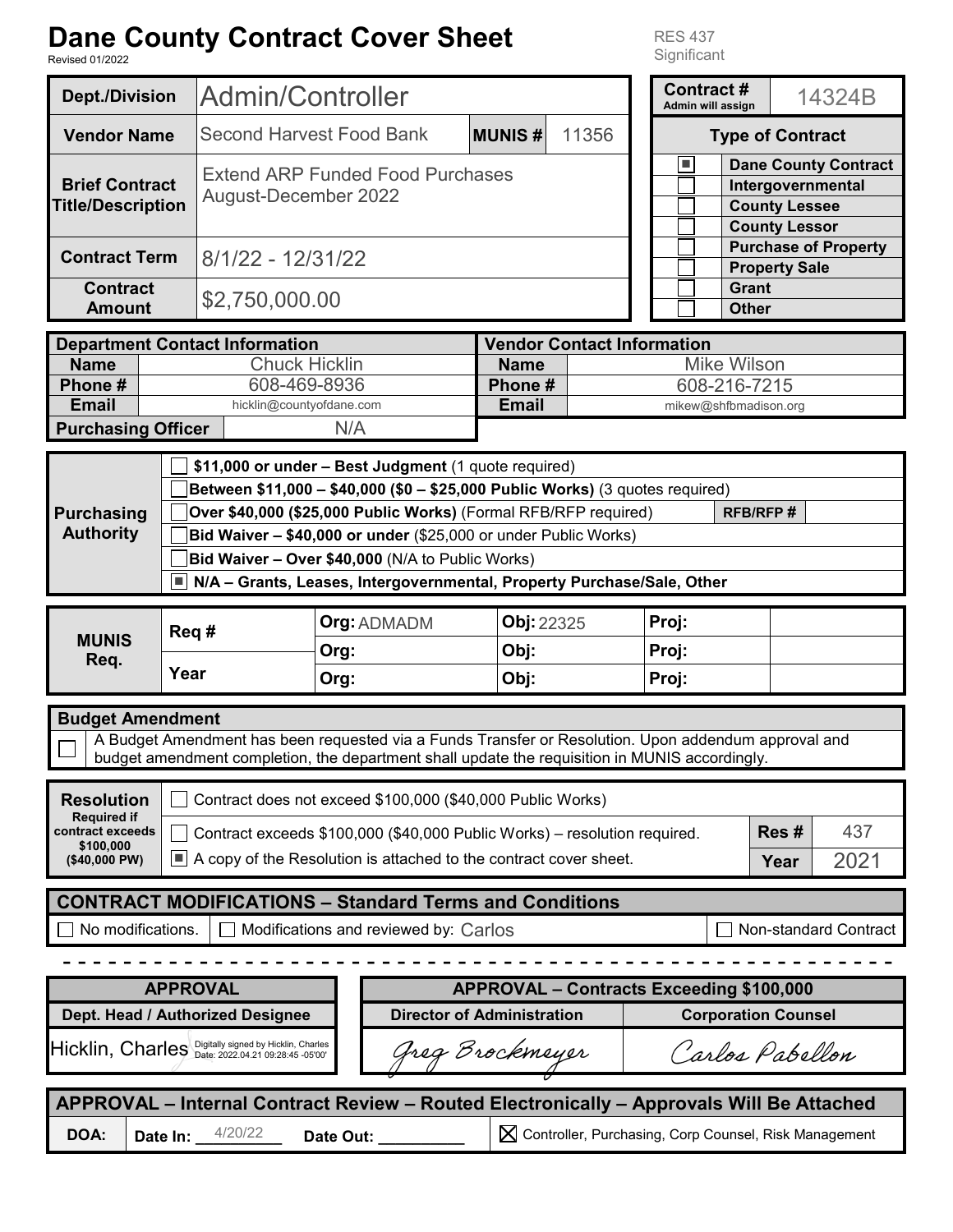### **Goldade, Michelle**

| From:<br>Sent:<br>To:<br>Cc:<br>Subject:<br><b>Attachments:</b> | Goldade, Michelle<br>Contract #14324B<br>14324B.pdf | Thursday, April 21, 2022 9:40 AM<br>Hicklin, Charles; Pabellon, Carlos; Patten (Purchasing), Peter; Lowndes, Daniel<br>Stavn, Stephanie; Oby, Joe |                             |  |  |  |  |
|-----------------------------------------------------------------|-----------------------------------------------------|---------------------------------------------------------------------------------------------------------------------------------------------------|-----------------------------|--|--|--|--|
| <b>Tracking:</b>                                                | <b>Recipient</b>                                    | Read                                                                                                                                              | <b>Response</b>             |  |  |  |  |
|                                                                 | Hicklin, Charles                                    | Read: 4/21/2022 9:40 AM                                                                                                                           | Approve: 4/21/2022 9:40 AM  |  |  |  |  |
|                                                                 | Pabellon, Carlos                                    | Read: 4/21/2022 9:40 AM                                                                                                                           | Approve: 4/21/2022 12:42 PM |  |  |  |  |
|                                                                 | Patten (Purchasing), Peter                          |                                                                                                                                                   | Approve: 4/22/2022 8:37 AM  |  |  |  |  |
|                                                                 | Lowndes, Daniel                                     | Read: 4/21/2022 9:58 AM                                                                                                                           | Approve: 4/21/2022 9:58 AM  |  |  |  |  |
|                                                                 | Stavn, Stephanie                                    | Read: 4/21/2022 1:36 PM                                                                                                                           |                             |  |  |  |  |
|                                                                 | Oby, Joe                                            |                                                                                                                                                   |                             |  |  |  |  |

Please review the contract and indicate using the vote button above if you approve or disapprove of this contract.

Contract #14324B Department: Administration/Controller Vendor: Second Harvest Food Bank Contract Description: Extend food bank purchases using American Relief Plan Funds (Res 437) Contract Term: 8/1/22 – 12/31/22 Contract Amount: \$2,750,000.00

### **Michelle Goldade**

Administrative Manager Dane County Department of Administration Room 425, City-County Building 210 Martin Luther King, Jr. Boulevard Madison, WI 53703 PH: 608/266-4941 Fax: 608/266-4425 TDD: Call WI Relay 711

Please Note: I currently have a modified work schedule…I am in the office Mondays and Wednesdays and working remotely Tuesdays, Thursdays and Fridays in accordance with COVID 19 response guidelines.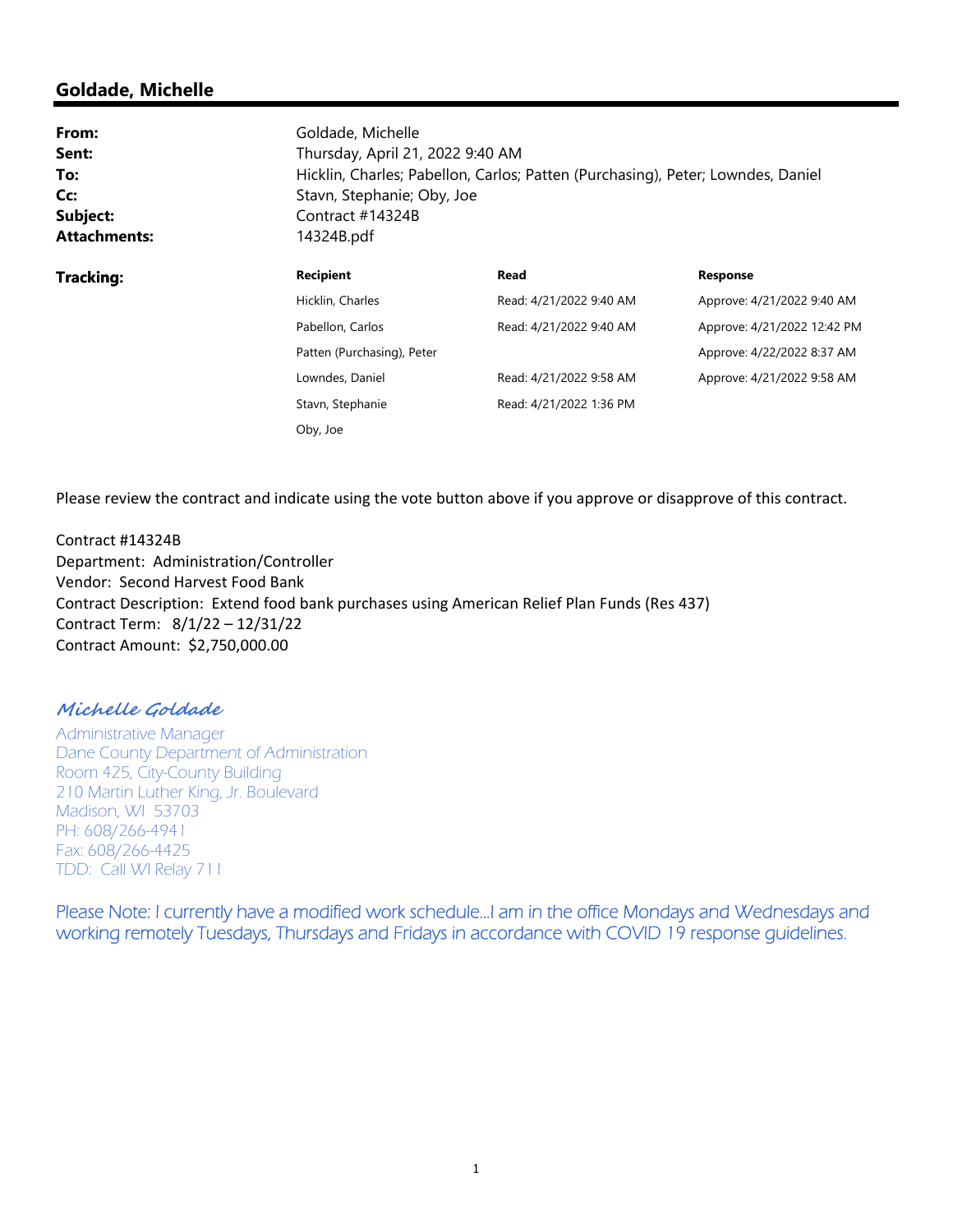| $\mathbf{1}$   | 2021 RES-437                                                                                                                                                  |  |  |  |  |  |
|----------------|---------------------------------------------------------------------------------------------------------------------------------------------------------------|--|--|--|--|--|
| $\overline{2}$ |                                                                                                                                                               |  |  |  |  |  |
| 3<br>4         | APPROVING ADDENDUM #2 TO CONTRACT #14324 WITH SECOND HARVEST<br><b>FOOD BANK TO PURCHASE AND DISTRIBUTE FOOD TO DANE COUNTY FOOD</b>                          |  |  |  |  |  |
| 5              | <b>PANTRIES TO ADDRESS FOOD INSECURITY RESULTING FROM THE COVID-19</b>                                                                                        |  |  |  |  |  |
| 6              | <b>PANDEMIC</b>                                                                                                                                               |  |  |  |  |  |
| $\overline{7}$ |                                                                                                                                                               |  |  |  |  |  |
| 8              |                                                                                                                                                               |  |  |  |  |  |
| 9              | Demand at Dane County food pantries has increased dramatically due to the economic                                                                            |  |  |  |  |  |
| 10             | devastation caused by the COVID-19 pandemic. In addition, the inflationary pressures                                                                          |  |  |  |  |  |
| 11             | in the current economy have resulted in higher food costs for community food pantries                                                                         |  |  |  |  |  |
| 12             | and for Dane County Households. To help address these inflationary pressures, Dane                                                                            |  |  |  |  |  |
| 13             | County and Second Harvest have agreed to expand and extend the food aid program in                                                                            |  |  |  |  |  |
| 14             | 2022.                                                                                                                                                         |  |  |  |  |  |
| 15             |                                                                                                                                                               |  |  |  |  |  |
| 16             | In 2021, the County Board approved a food program to supplement the resources                                                                                 |  |  |  |  |  |
| 17             | available to supply food pantries. The COVID Relief Fund provides the county with the                                                                         |  |  |  |  |  |
| 18             | funding to supply the pantries. The County Board approved contract #14324 with                                                                                |  |  |  |  |  |
| 19<br>20       | Second Harvest Food Bank to provide \$833,333 per month for the months August 2021                                                                            |  |  |  |  |  |
| 21             | through July 2022 for the purchase of food and distribution to local food pantries. The                                                                       |  |  |  |  |  |
| 22             | County Board subsequently approved Addendum #1 to the contract to provide<br>\$333,333.33 per month for August-October 2022. This addendum #2 will provide an |  |  |  |  |  |
| 23             | additional \$416.666.67 per month in August-October and \$750,000 per month for                                                                               |  |  |  |  |  |
| 24             | November and December 2022.                                                                                                                                   |  |  |  |  |  |
| 25             |                                                                                                                                                               |  |  |  |  |  |
| 26             | THEREFORE BE IT RESOLVED that, the County Board does hereby approve contract                                                                                  |  |  |  |  |  |
| 27             | addendum #2 to contract 14324 with Second Harvest Food Bank in the amount of \$2.75                                                                           |  |  |  |  |  |
| 28             | million and that the County Executive and County Clerk are authorized to execute the                                                                          |  |  |  |  |  |
| 29             | addendum, and                                                                                                                                                 |  |  |  |  |  |
| 30             |                                                                                                                                                               |  |  |  |  |  |
| 31             | BE IT FURTHER RESOLVED that, accounts in the 2022 operating budget be adjusted                                                                                |  |  |  |  |  |
| 32             | as follows:                                                                                                                                                   |  |  |  |  |  |
| 33             |                                                                                                                                                               |  |  |  |  |  |
| 34             | ADMADM 22325 "Second Harvest-ARP"<br>\$2,750,000                                                                                                              |  |  |  |  |  |
| 35             | (\$2,750,000)<br>ADMADM 21873 "Pandemic Response"                                                                                                             |  |  |  |  |  |
| 36             |                                                                                                                                                               |  |  |  |  |  |
| 37             | BE IT FINALLY RESOLVED that the Department of Administration is hereby authorized                                                                             |  |  |  |  |  |
| 38             | to manage the program and the Controller's Office is authorized to issue checks for                                                                           |  |  |  |  |  |
| 39             | payment of invoices under this contract.                                                                                                                      |  |  |  |  |  |
| $\Lambda$      |                                                                                                                                                               |  |  |  |  |  |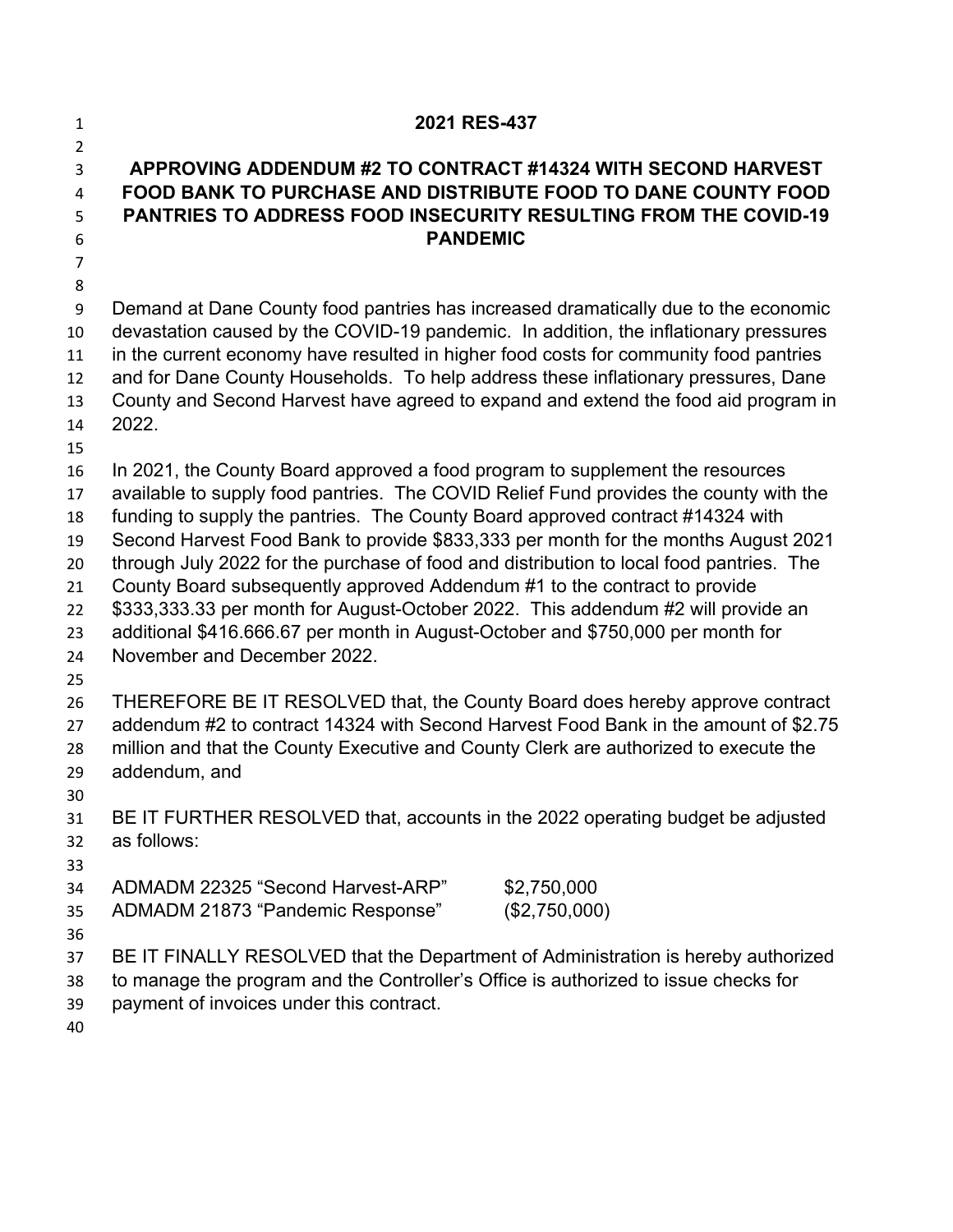

# **DANE COUNTY CONTRACT**

## **ADDENDUM # 14324B**

**Revised 01/2022** 

**THIS SECOND ADDENDUM, is made and entered into by and between the County of** Dane (hereinafter referred to as "County") and Second Harvest Foodbank of Southern Wisconsin, Inc. (hereinafter, "Provider") and is effective as of the date by which both parties hereto have executed this document.

### **WITNESSETH:**

**WHEREAS** Provider and County, by a separate document (hereinafter, the "Master" Agreement"), Dane County Contract #14324, have previously entered into a contractual relationship pursuant to which Provider supplied, warehoused and distributed food to pantries that have been depleted because of the COVID-19 public health emergency so that they can serve vulnerable populations in Dane County, and

WHEREAS County and Provider amended Contract #14324 to extend the term to October 31, 2022 including payments of \$333,333 per month for August, September and October, 2022, and

**WHEREAS** County and Provider wish to further amend the Master Agreement in order to extend the Term and increase the amount of funding available by an additional  $$2,750,000;$ 

**NOW, THEREFORE, in consideration of the above premises and the mutual covenants** of the parties hereinafter set forth, the receipt and sufficiency of which is hereby acknowledged by each party for itself, the parties do agree as follows:

- $1.$ The Master Agreement shall remain in full force and effect unchanged in any manner by this addendum except as changes are expressly set forth herein. This Second Addendum shall control only to the extent of any conflict between the terms of the Master Agreement and this Second Addendum.
- $2.$ The Master Agreement, and any amendment or addendum to it, may be executed and transmitted to any other party by legible facsimile reproduction or by scanned legible electronic PDF copy, and utilized in all respects as, an original, wet-inked manually executed document. Further, the Master Agreement and any amendment or addendum thereto, may be stored and reproduced by each party electronically, photographically, by photocopy or other similar process, and each party may at its option destroy any original document so reproduced. All parties hereto stipulate that any such legible reproduction shall be admissible in evidence as the original itself in any judicial, arbitration or administrative proceeding whether or not the original is in existence and whether or not such reproduction was made by each party in the regular course of